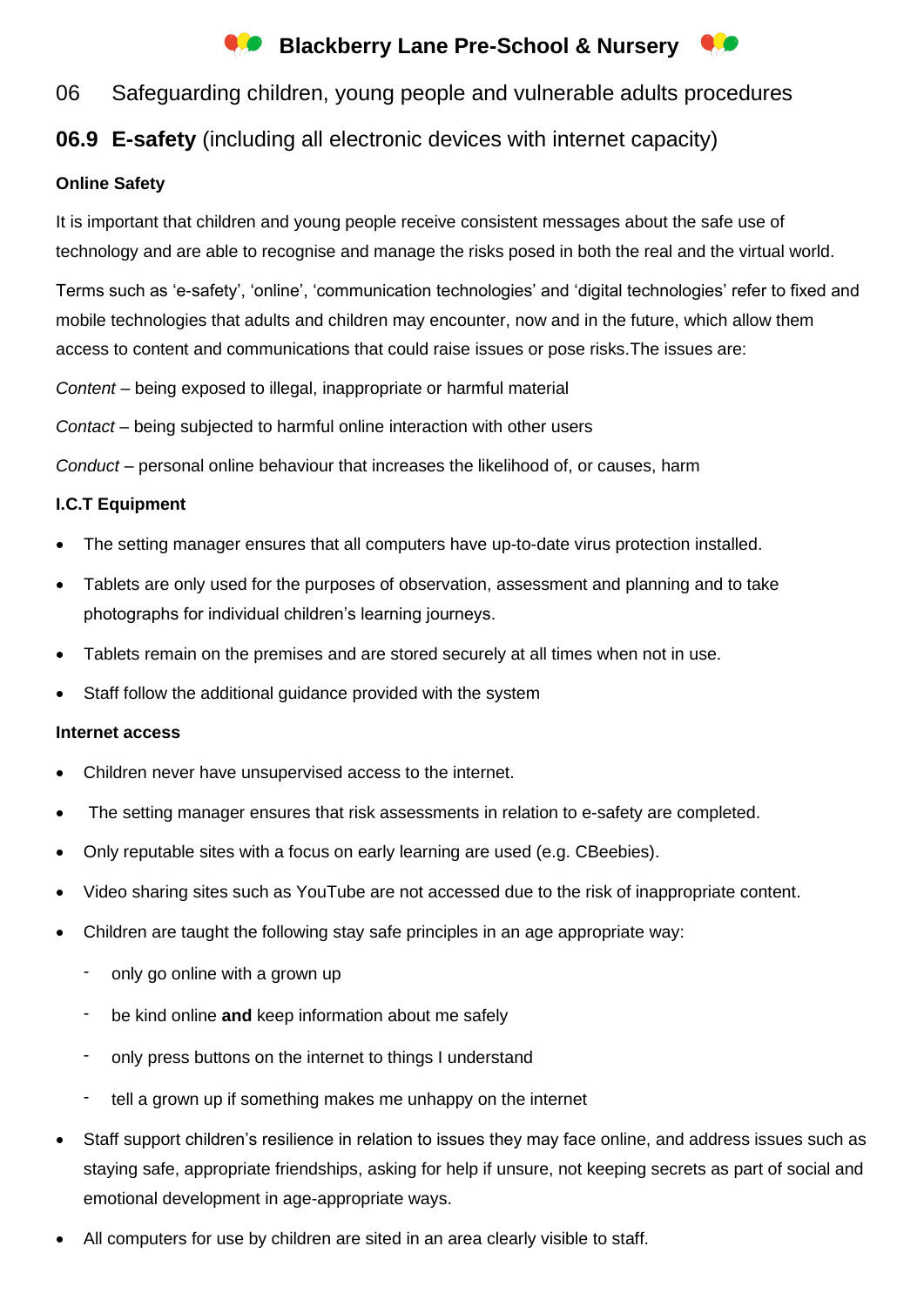• Staff report any suspicious or offensive material, including material which may incite racism, bullying or discrimination to the Internet Watch Foundation at [www.iwf.org.uk.](http://www.iwf.org.uk/)

The setting manager ensures staff have access to age-appropriate resources to enable them to assist children to use the internet safely.

### **Personal mobile phones – staff and visitors** (includes internet enabled devices)

- Personal mobile phones and internet enabled devices are not used by staff during working hours. This does not include breaks where personal mobiles may be used off the premises or in a safe place e,g, staff room. The setting manager completes a risk assessment for where they can be used safely.
- Personal mobile phones are switched off and stored in lockers or a locked office drawer.
- In an emergency, personal mobile phones may be used in the privacy of the office with permission.
- Staff ensure that contact details of the setting are known to family and people who may need to contact them in an emergency.
- Staff do not take their mobile phones on outings.
- Members of staff do not use personal equipment to take photographs of children.
- Parents and visitors do not use their mobile phones on the premises. There is an exception if a visitor's company/organisation operates a policy that requires contact with their office periodically throughout the day. Visitors are advised of a private space where they can use their mobile.

#### **Cameras and videos**

- Members of staff do not bring their own cameras or video recorders to the setting.
- Photographs/recordings of children are only taken for valid reasons, e.g. to record learning and development, or for displays, and are only taken on equipment belonging to the setting.
- Camera and video use is monitored by the setting manager.
- Where parents request permission to photograph or record their own children at special events, general permission is first gained from all parents for their children to be included. Parents are told they do not have a right to photograph or upload photos of anyone else's children.
- Photographs/recordings of children are only made if relevant permissions are in place.
- If photographs are used for publicity, parental consent is gained and safeguarding risks minimised, e.g. children may be identified if photographed in a sweatshirt with the name of their setting on it.

### **Cyber Bullying**

If staff become aware that a child is the victim of cyber-bullying at home or elsewhere, they discuss this with the parents and refer them to help, such as: NSPCC Tel: 0808 800 5000 [www.nspcc.org.uk](http://www.nspcc.org.uk/) or ChildLine Tel: 0800 1111 [www.childline.org.uk](http://www.childline.org.uk/)

#### **Use of social media**

Staff are expected to: